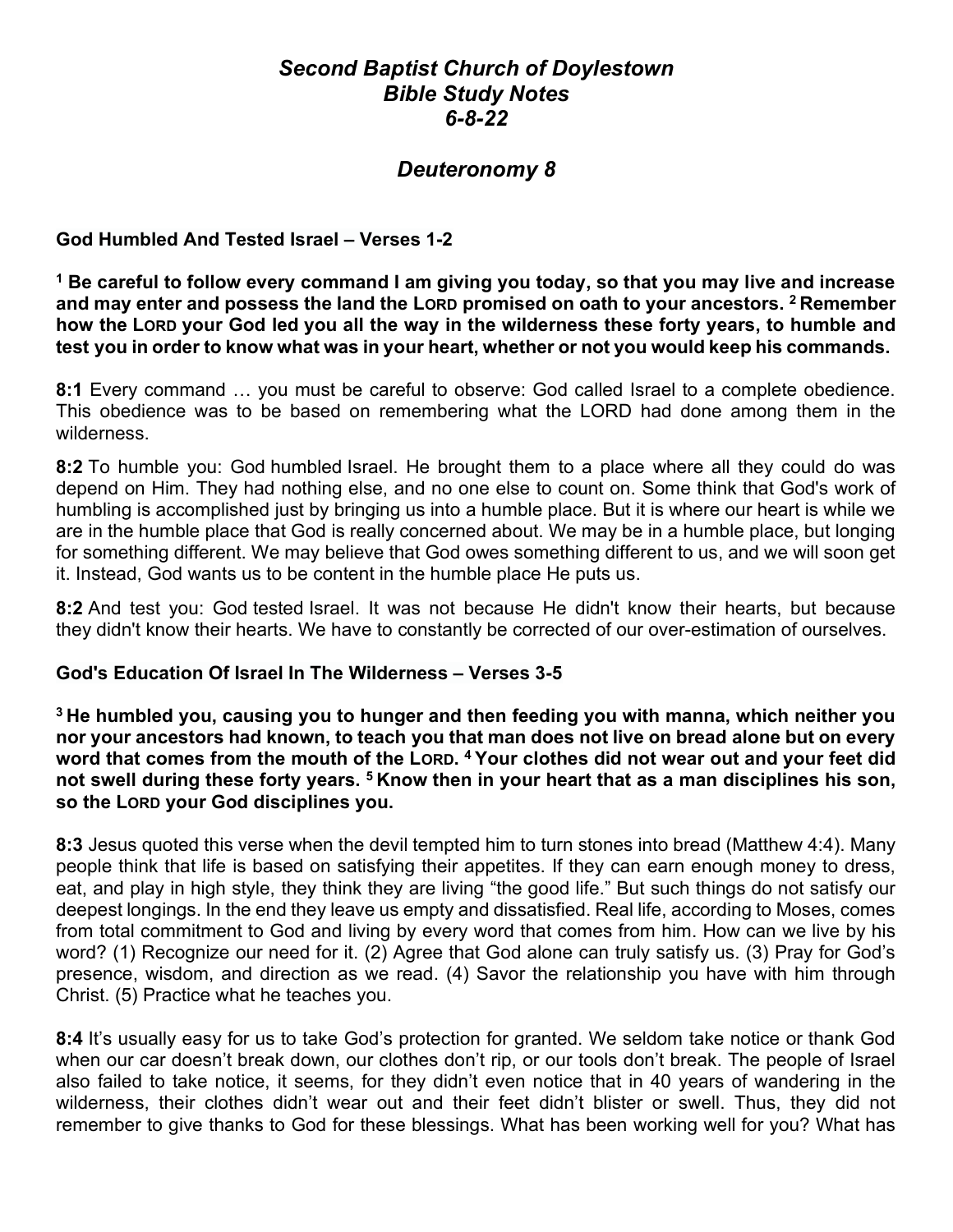been giving you good service? What has been lasting for a long time without breaking down or apart? Remember to thank God for these quiet blessings.

### Blessings In The Land For Israel- Verses 6-10

<sup>6</sup> Observe the commands of the LORD your God, walking in obedience to him and revering him. <sup>7</sup> For the LORD your God is bringing you into a good land—a land with brooks, streams, and deep springs gushing out into the valleys and hills;  $8$  a land with wheat and barley, vines and fig trees, pomegranates, olive oil and honey; <sup>9</sup> a land where bread will not be scarce and you will lack nothing; a land where the rocks are iron and you can dig copper out of the hills.  $10$  When you have eaten and are satisfied, praise the LORD your God for the good land he has given you.

8:6 Therefore you shall keep the commandments of the LORD your God: If Israel would put their focus on every word that proceeds from the mouth of the LORD, then the LORD would take care of all the material things - and bring them into a materially abundant land. God is not against material things except when they come between us and Him. God wanted to materially bless a spiritually obedient Israel.

"The reference to iron and copper in the hills is remarkably exact. Ancient copper mines and smelters have been discovered in recent years in the Arabah below the Dead Sea, and geological survey has demonstrated the presence of ores of copper and iron in the nearby hills." (Thompson)

8:10 This verse is traditionally cited as the reason we say grace before or after meals. Its purpose, however, was to warn the Israelites not to forget God when their needs and wants were satisfied. Let your table prayers serve as a constant reminder of the Lord's goodness to you and your duty to those who are less fortunate.

## The Danger Of Pride In The Blessed Life – Verses 11-17

<sup>11</sup> Be careful that you do not forget the LORD your God, failing to observe his commands, his laws and his decrees that I am giving you this day.  $^{12}$  Otherwise, when you eat and are satisfied, when you build fine houses and settle down, <sup>13</sup> and when your herds and flocks grow large and your silver and gold increase and all you have is multiplied, <sup>14</sup> then your heart will become proud and you will forget the LORD your God, who brought you out of Egypt, out of the land of slavery. <sup>15</sup> He led you through the vast and dreadful wilderness, that thirsty and waterless land, with its venomous snakes and scorpions. He brought you water out of hard rock.  $16$  He gave you manna to eat in the wilderness, something your ancestors had never known, to humble and test you so that in the end it might go well with you. <sup>17</sup> You may say to yourself, "My power and the strength of my hands have produced this wealth for me."

8:11 Beware that you do not forget the LORD your God by not keeping His commandments: When everything this fine and our lives are filled with abundance, it is not hard to have our hearts lifted up. We can easily forget the LORD Himself and forget it was all His work on our behalf.

8:17 My power and the might of my hand have gained me this wealth: This is rarely said with the lips; it is said instead in the heart. It is easier to say "God did it" or "It's all the blessing of the LORD" than it is to really mean these words in the heart.

## The Correcting Principle Against Pride In The Blessed Life – Verse 18

 $18$  But remember the LORD your God, for it is he who gives you the ability to produce wealth, and so confirms his covenant, which he swore to your ancestors, as it is today.